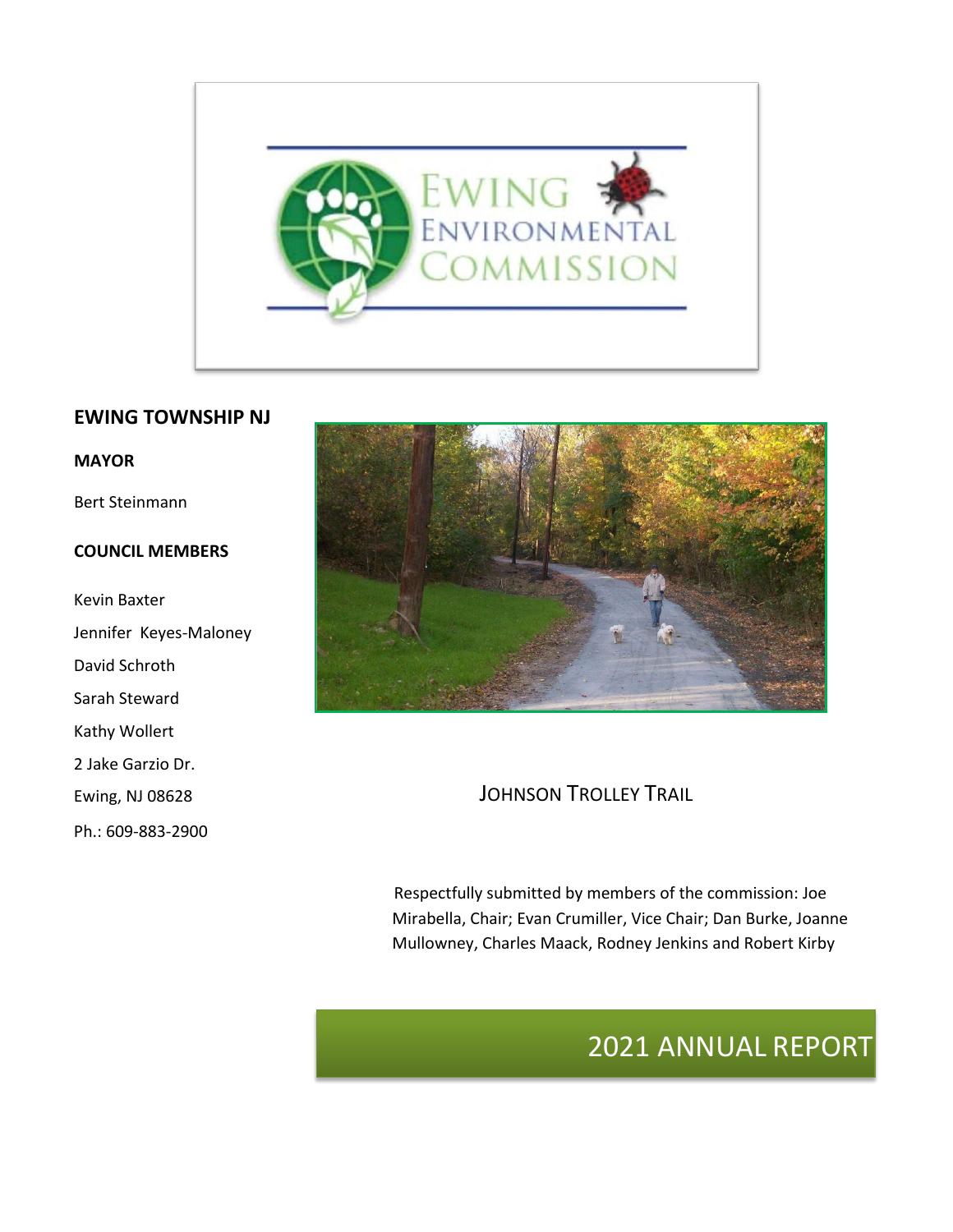### **CONTENTS**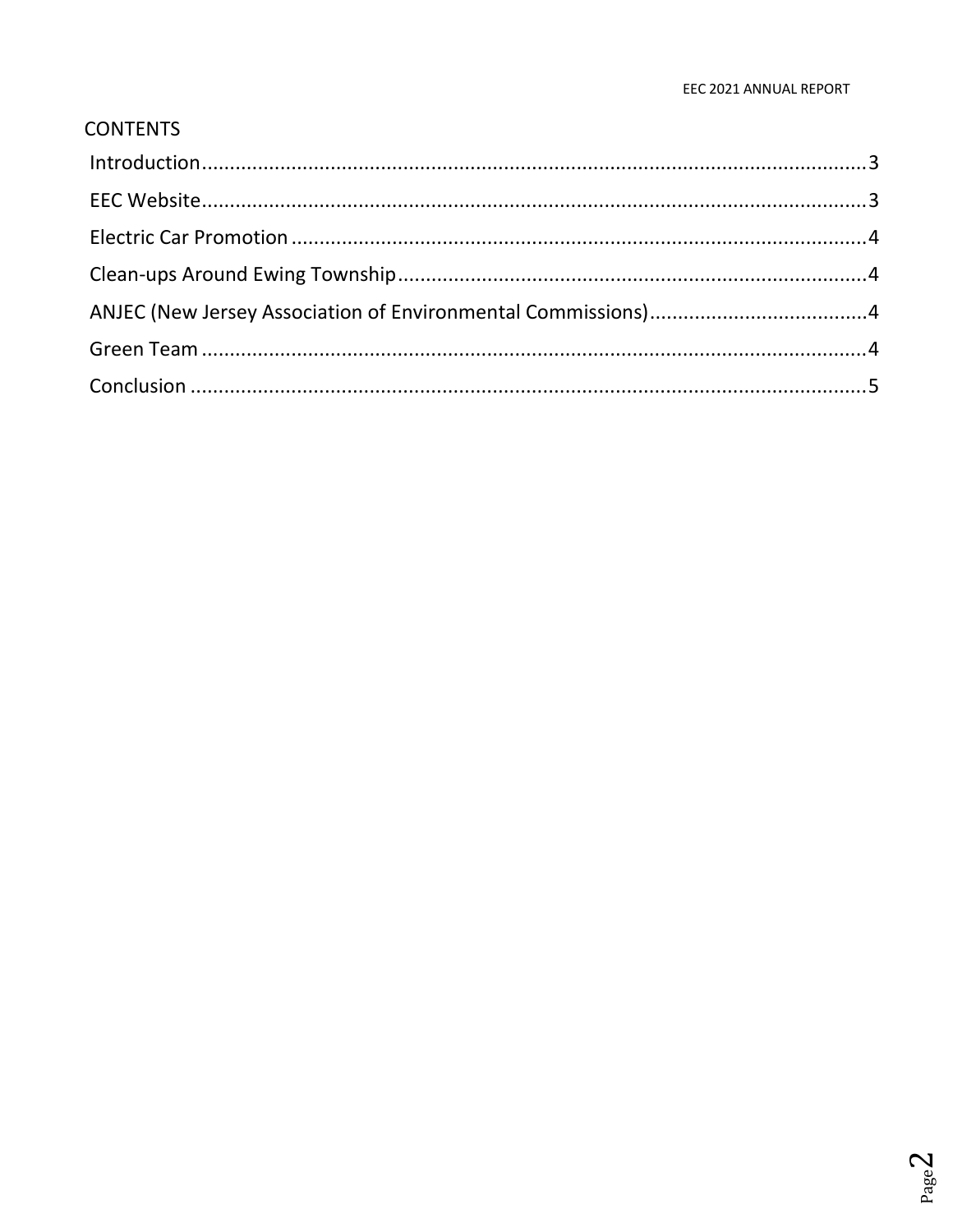# EWING ENVIRONMENTAL COMMISSION

## 2021 ANNUAL R E P O R T

#### <span id="page-2-0"></span>**Introduction**

2021 was a very different and strange year for the Ewing Environmental Commission, just as it was for Ewing Township and indeed the world. We were forced to meet almost entirely via Zoom, which unfortunately limited our communication and ability to interact in real time. However, despite those limitations, we were able to make real progress in our continuing effort to make Ewing Township ever more sustainable and environmentally friendly.

To add to the already enormous struggles created by the Coronavirus, we also lost some extremely valuable members to retirement. Lee and Ann Farnham have retired from the Environmental Commission, and their many contributions will be dearly missed. Lee remains to this day a member of the ANJEC (New Jersey Association of Environmental Commissions) Board, described further below, and Ann Farnham volunteered an enormous amount of time and attention reviewing potential building projects for their environmental impact on Ewing. This work has since been taken over by Dan Burke, a professional landscape architect on the Environmental Commission.

Fortunately, we have also had new additions to the Environmental Commission. Robert Kirby joined us via the recommendation of Councilwoman Jennifer Keyes-Maloney, and Rodney Jenkins via the recommendation of Councilman Kevin Baxter.

#### <span id="page-2-1"></span>**EEC WEBSITE**

Environmental Commission Member Joanne Mullowney has brought an incredible knowledge of information technology to the Environmental Commission (not to mention her work as Chair of the Ewing Green Team, covered further down.) As such, she has created and maintained the Ewing Environmental Commission Website, found at ewingec.org. This website is a point of pride for the commission, as it is not only beautifully designed, it is easily navigated and provides vital information to Ewing residents. Residents can not only stay updated on events with the calendar, but can learn how to compost, keep their lawn both looking fresh and environmentally healthy, and prevent excess flooding and pollution in our water by creating rain gardens or installing rain barrels.

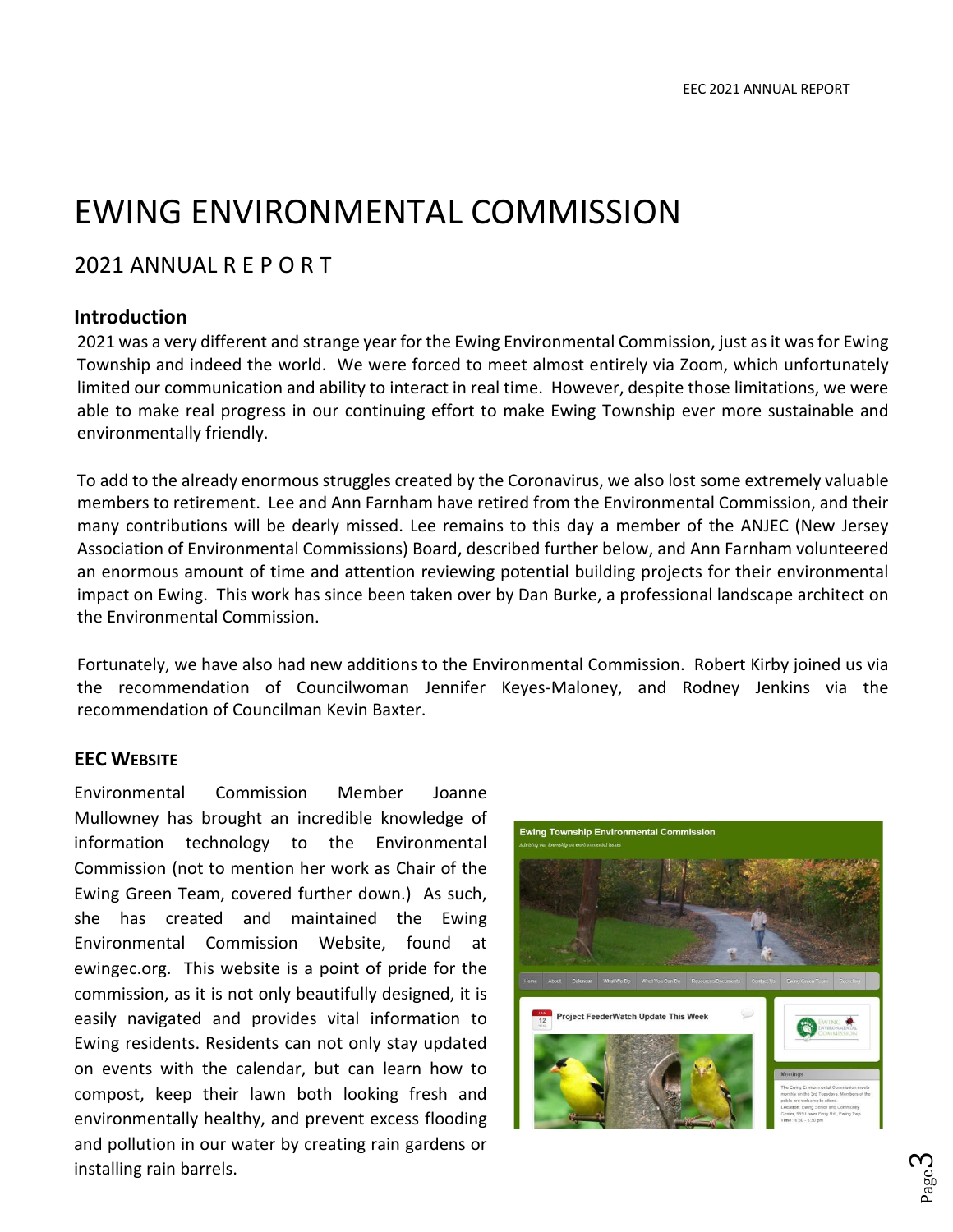#### <span id="page-3-0"></span>**ELECTRIC CAR PROMOTION**

This year, under the leadership of Chair Joe Mirabella, the Ewing Environmental Commission concentrated on promoting electric cars within the Township, specifically the introduction of electric cars into the Township's fleet and charging stations at Township properties.

After much research, meetings with the Mayor and Township Administrator, and negotiations within the Council, this year, the Mayor and Council's final budget has included the money for Ewing Township's first two electric cars as well as four electric charging stations to be placed around town! We are beyond thrilled with this result.

All of our partners deserve credit for this achievement, but we would like to note that Councilwoman Jennifer Keyes-Maloney, the Environmental Commission's liaison, was particularly instrumental in this effort, as well as many of the successes of the Environmental Commission and Green Team. Her dedication and help have gone WELL above what is expected of an elected official, and she deserves special recognition for her outstanding efforts.

#### <span id="page-3-1"></span>**CLEAN-UPS AROUND EWING TOWNSHIP**

Despite the Coronavirus foiling many of our plans, with the help of the Watershed Institute, the Ewing Green Team, and the general public, members of the Environmental Commission were still able to actively volunteer and help beautify our community by taking part in clean-ups around Ewing Township. Clean-ups along the Delaware River, at Moody Park, and the stream behind the Hollowbrook Community Center allowed for the removal of an incredible amount of trash (which Ewing Township was extremely helpful in transporting) and left our members feeling exhausted but accomplished! The ability to socially distance was crucial in our ability to take part in these clean-ups, even as so many plans had to be put on hold due to the Coronavirus.

#### <span id="page-3-2"></span>**ANJEC (NEW JERSEY ASSOCIATION OF ENVIRONMENTAL COMMISSIONS)**

ANJEC remains a fundamental force for the environmental mission in New Jersey. Among the many opportunities provided by ANJC, some include training for commissioners (seminars and webinars), Capitol Day in Trenton (where legislators talk about environmental issues), and an annual meeting to listen to leading speakers and morning and afternoon break-out sessions on issues critical to environmental commissions including, storm water regulations, DEP initiatives, and how to be a more effective local force. ANJEC's research center is an excellent resource for us as it has sample ordinances as well as the latest information on how environmental commissions around the state are addressing issues of most concern such as open space, changes at DEP, hazard planning for catastrophic weather events and many others. Our membership in ANJEC allows us to go to any of their workshops at no charge.

#### <span id="page-3-3"></span>**GREEN TEAM**

As mentioned, Environmental Commission member Joanne Mullowney is also the Chair of the Ewing Green Team. Without her energy, selflessness, and leadership, the Green Team would be a very different organization. Other Environmental Commission members also in the Ewing Green Team include Evan Crumiller and Joe Mirabella.



Page 4